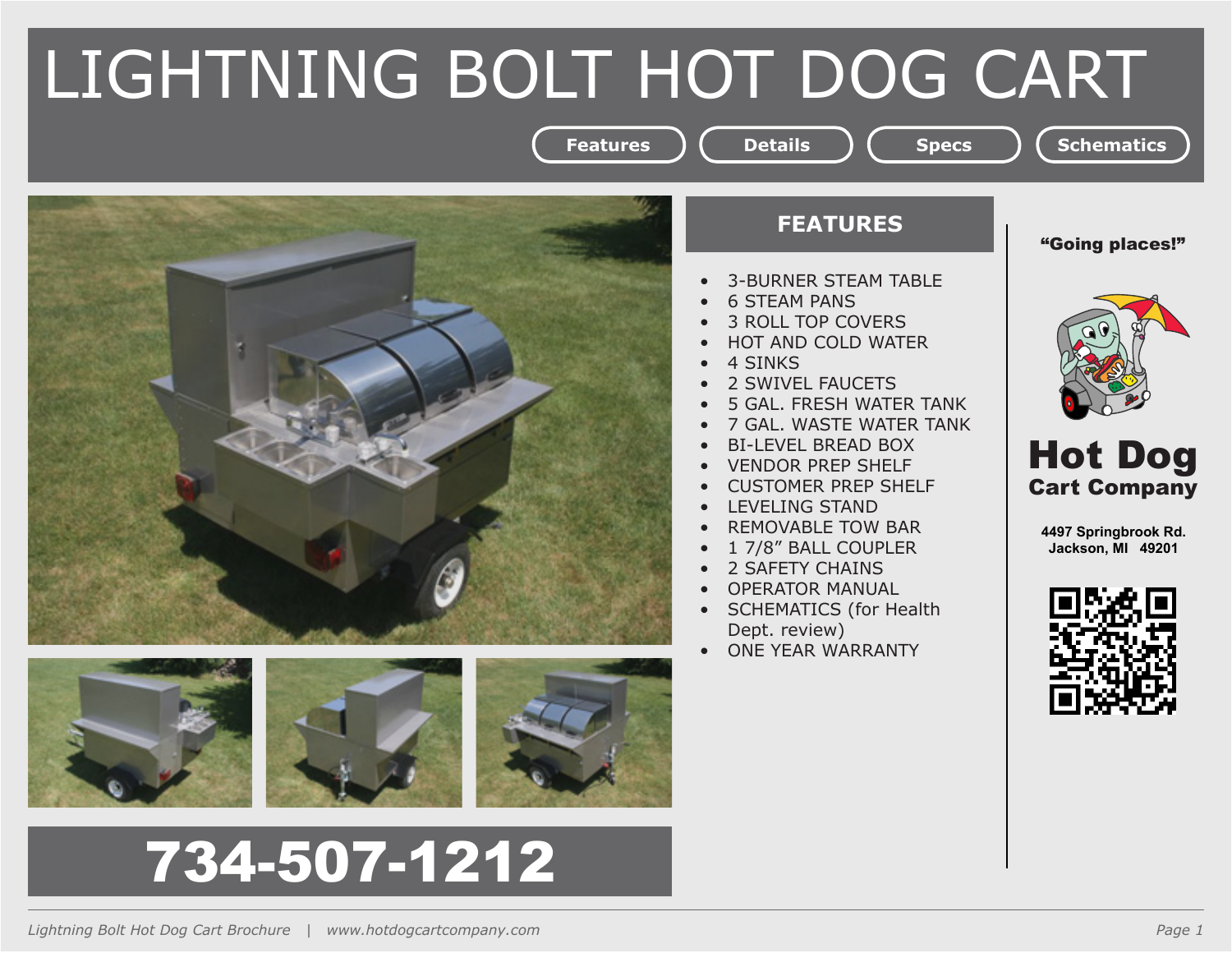### **DETAILS/DESCRIPTIONS**

#### **GRILL**

The grill on the Lightning Bolt hot dog cart is a double rack, 55,000 BTU grill with ample cooking space. The drip tray is located below and sufficient to hold grease for months, minimizing the need for frequent cleaning. Due to the popularity of grilling as opposed to steaming, this is an attractive feature.

#### **STEAM TABLE**

The steam table on the Lightning Bolt hot dog cart consists of three large cast iron burners with individual shut off valves. The steam table accommodates four 1/2 size pans and three 1/3 size pans. The pans are 6" deep and come with solid lids. Alternative configurations are available. You can steam, boil or warm up food items of your choice (hot dogs, buns, chili, cheese etc.). Pans are easily removed for cleaning and maintenance. All pans and lids are NSF approved and listed.

#### **SINKS**

The hot dog cart has four sinks and two swivel faucets with hot and cold water for handwashing, rinsing, washing and sanitizing.

#### **WATER STORAGE**

The hot dog cart has a 5 gal. fresh water tank and a 7 gal. waste water tank.

#### **BEVERAGE BIN**

N/A

#### **MEAT BIN**

N/A

#### **DRY STORAGE**

The Lightning Bolt hot dog cart features a bi-level bread box behind two sliding stainless steel doors and is sealed (so you don't need to remove anything in case of rain). The lower-level of the bread box accomodates 30 bags (a total of 360 units) of buns. The upper level is ideal for storing extra dry goods such as foil, napkins, paper bags, etc.

#### **HEATING SOURCE**

The three burners of the Lightning Bolt hot dog cart run on propane, which is stored neatly in an interior compartment accessed by a hinged door with a safety latch. It accommodates two 20 lb. propane tanks (not included) ensuring you never run out during an event. The propane line has a dual stage regulator.

#### **SHELVING**

A vendor prep shelf extends the lenght of the cart. A customer prep shelf is located on the opposite side of the vendor, ensuring efficient customer flow during high-traffic events.

#### **UMBRELLA STAND**

The umbrella stand located in the center of the cart holds a 9 ft. market umbrella, providing extensive shad. This type of umbrella eliminates the need for cleaning as it is easy and inexpensive to replace.

#### **TRAILER**

The hot dog cart rests on a D.O.T.-approved heavy-duty trailer (title available) with baked enamel finished. The leaf spring suspension system allows you to tow it at freeway speeds with safety. The tire size is  $4.8'' \times 8''$  standard.

#### **TOWING BAR**

The tow bar on the hot dog cart is removable, increasing the approachability of the cart and reducing potential safety issues. It is equipped with a 1 7/8″ ball coupler and two safety chains. Optional 2" ball coupler available.

#### **LIGHTS**

The lights on the hot dog cart are tail, stop, signals and hazards. The wiring harness for the lights is male. The lights come with a license plate holder.

#### **WHEEL LEVELING JACK**

Keep your hot dog cart on the level with this easy-to-use 1000 lb. capacity swing-back trailer jack. With the swing-back style there's no need to remove the jack when hauling the hot dog cart, just fold it back and away. The trailer jack has a side crank handle to level it.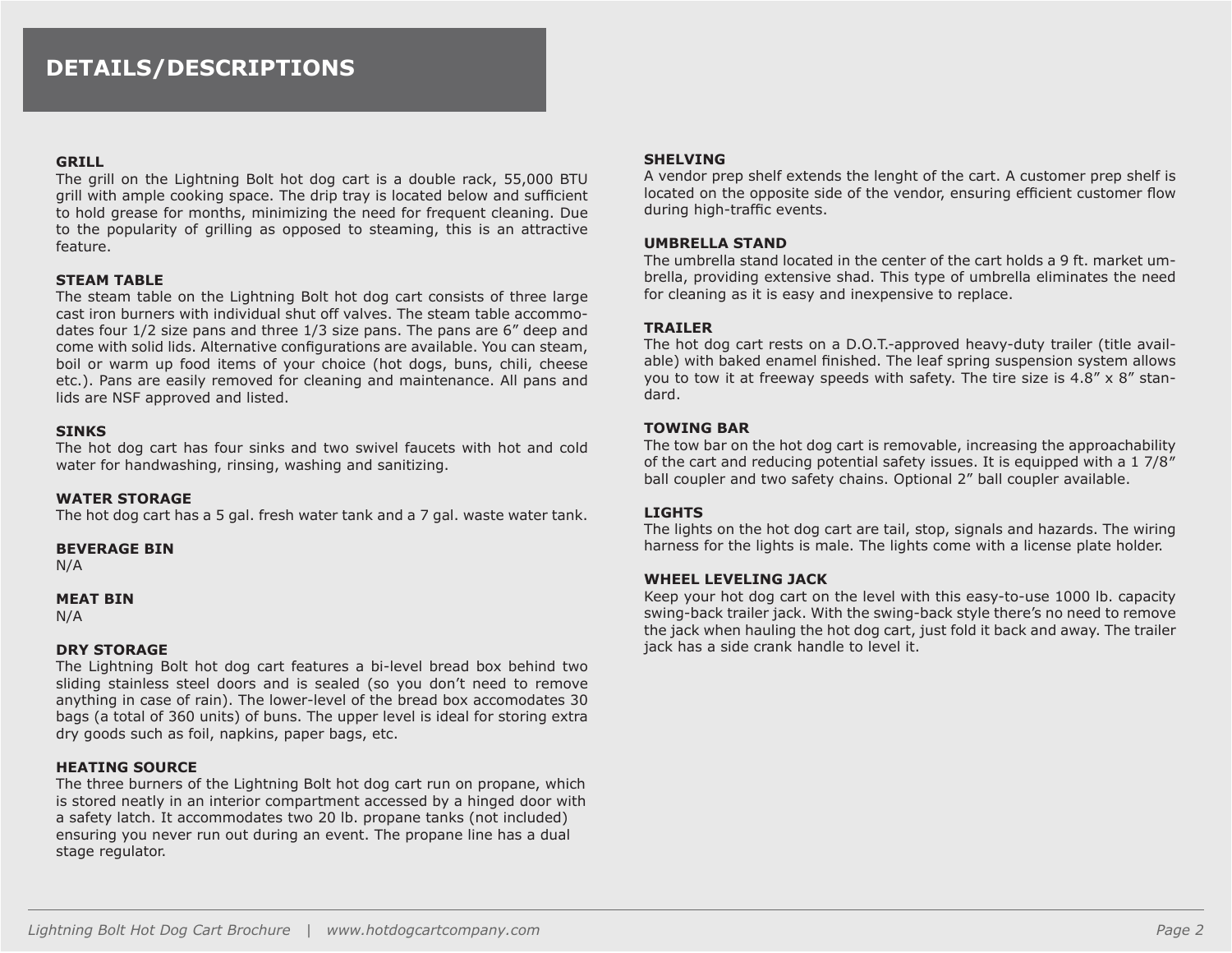## **SPECIFICATIONS**

| CART BODY         | L 56" x W 58.5" x H 44.5"<br>18-guage stainless steel             | DRY STORAGE                        | Bi-level bread box                                                                                        |
|-------------------|-------------------------------------------------------------------|------------------------------------|-----------------------------------------------------------------------------------------------------------|
| <b>TRAILER</b>    | L 86" x W 52.5" x H 58"<br>1 7/8" ball coupler<br>2 safety chains | STEAM PANS                         | 4-1/2 size (10"x12"x6")<br>3-1/3 size (7"x12"x6")<br>7 lids/seperator bars<br>*Alternative config. avail. |
| <b>SUSPENSION</b> | Highway rated<br>1/2 ton leaf suspension                          | <b>BURNERS</b>                     | 3 19,000 BTU burners w/adjustable<br>control (steam table)                                                |
| <b>TIRES</b>      | $4.8'' \times 8''$ standard                                       | PROPANE                            | 2 20 LB propane tanks (not incl.)                                                                         |
| <b>ELECTRICAL</b> | Tail, stop, signal, hazards<br>Male wiring harness installed      | PROPANE<br><b>REGULATOR</b>        | Two-stage regulator                                                                                       |
| LEVELING JACK     | Stationary leveling stand                                         | <b>STANDARD</b><br><b>FEATURES</b> | Hot and cold running water<br>Swivel faucet                                                               |
| <b>ZINKS</b>      | 4 sinks<br>Wash, rinse, sanitize, handwashing                     | ADD'L EQUIPMENT<br><b>OPTIONS</b>  | 9 ft. market umbrella<br>2" ball coupler                                                                  |
| FRESH WATER TANK  | 5 GAL                                                             |                                    |                                                                                                           |
| WASTE WATER TANK  | 7 GAL                                                             |                                    |                                                                                                           |
| COLD STORAGE      | <b>None</b>                                                       |                                    |                                                                                                           |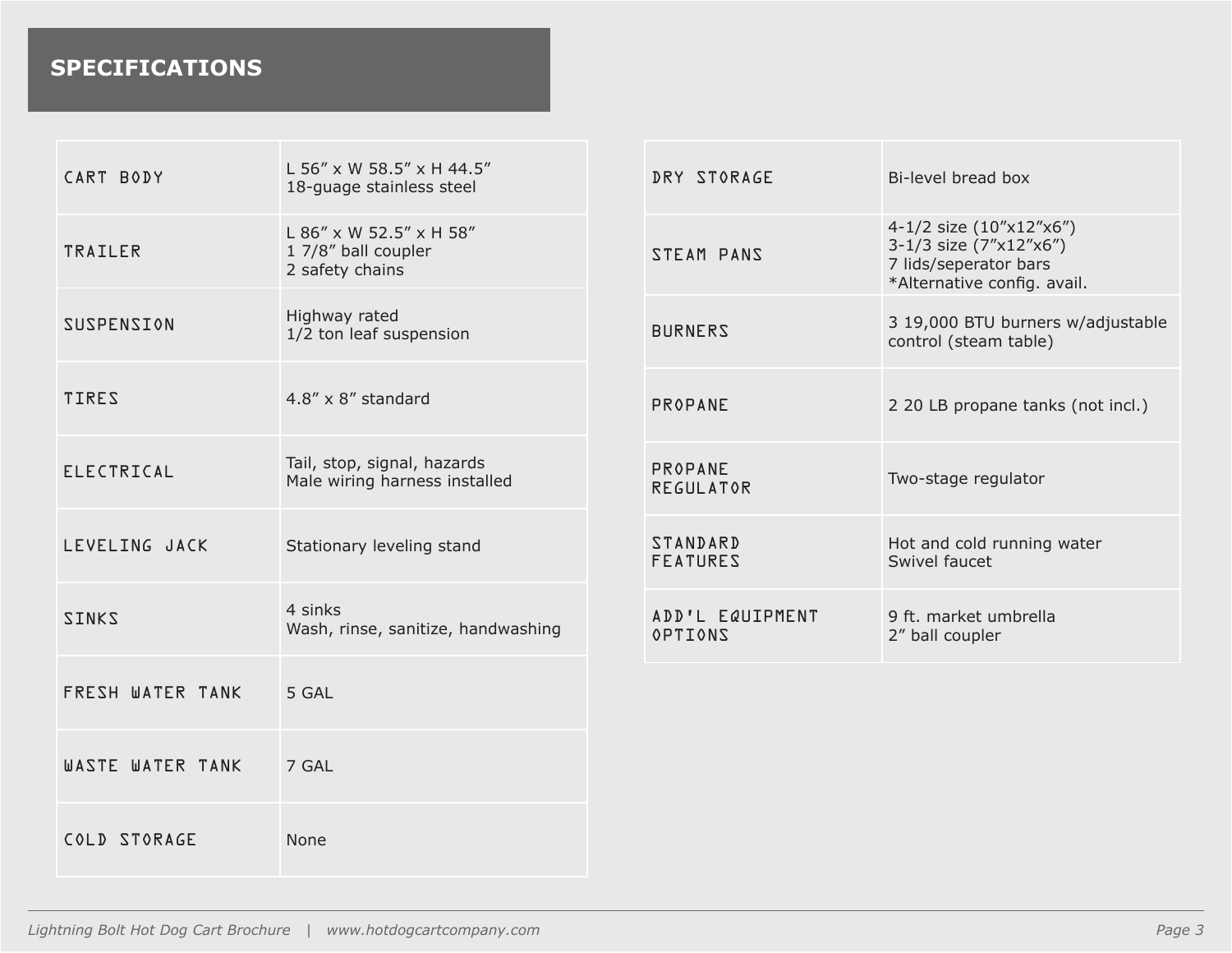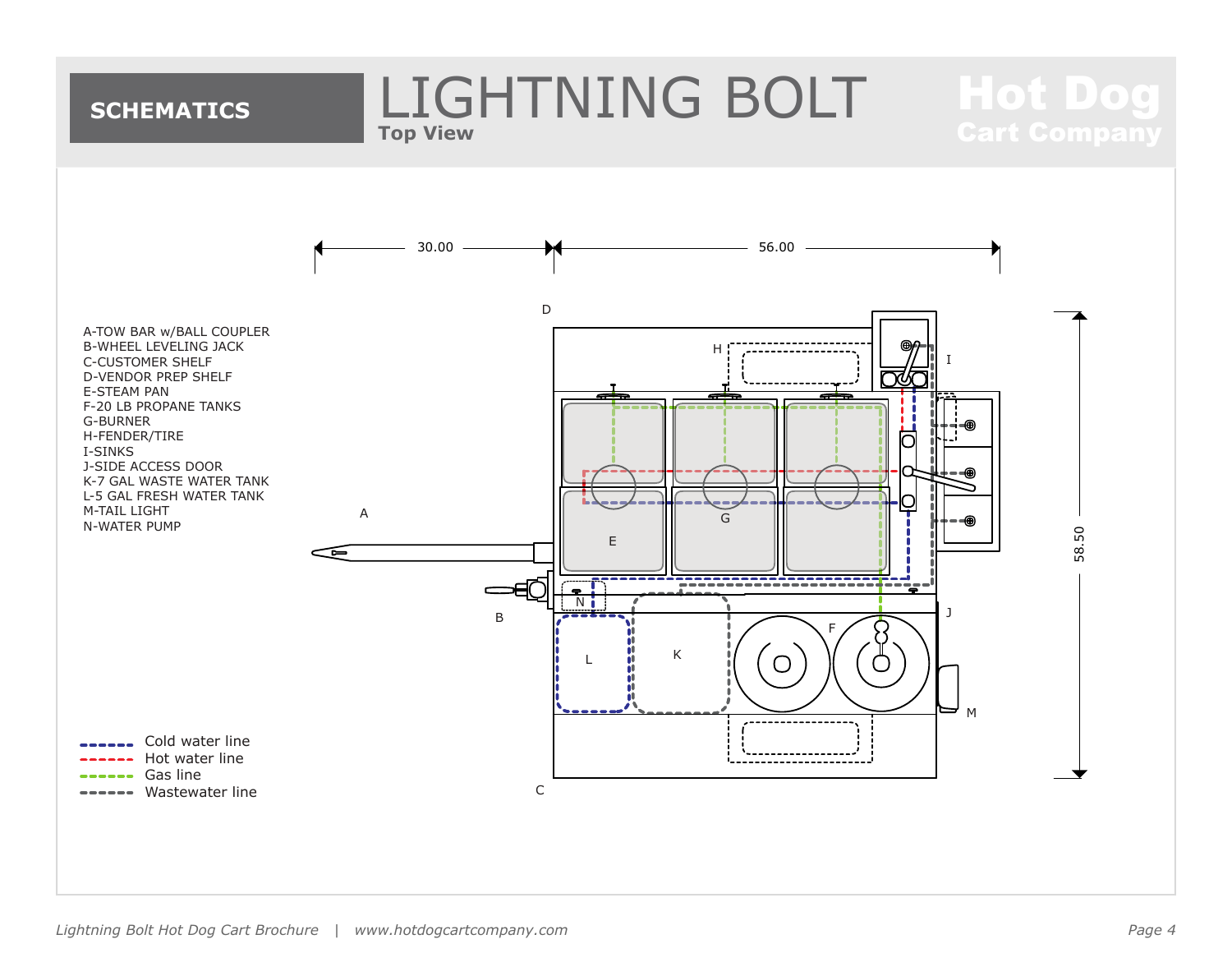